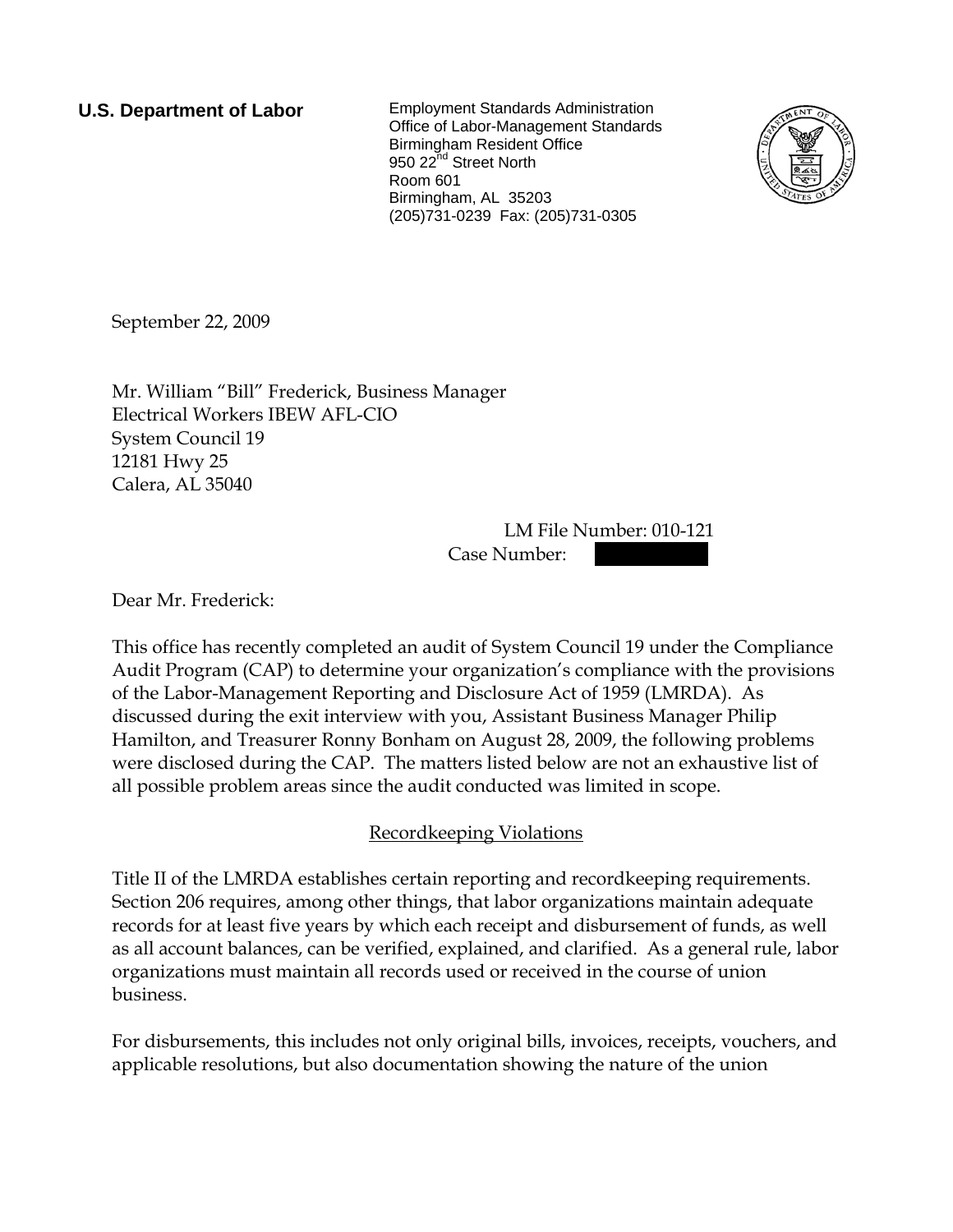Mr William Frederick September 22, 2009 Page 2 of 6

business requiring the disbursement, the goods or services received, and the identity of the recipient(s) of the goods or services. In most instances, this documentation requirement can be satisfied with a sufficiently descriptive expense receipt or invoice. If an expense receipt is not sufficiently descriptive, a union officer or employee should write a note on it providing the additional information. For money it receives, the labor organization must keep at least one record showing the date, amount, purpose, and source of that money. The labor organization must also retain bank records for all accounts.

The audit of System Council 19's 2008/2009 records revealed the following recordkeeping violations:

1. Meal Expenses

System Council 19 records of meal expenses did not always include written explanations of union business conducted or the names and titles of the persons incurring the restaurant charges. For example a meal receipt dated 07-09-08 (Panama City, FL) in the amount of \$299.30 was present in the union files and the meal was paid for with union funds. The meal receipt (or attached document) did not have the names of the attendees at the meal and the nature of union business discussed during the meal. A meal receipt dated 7-11-08 (Panama City, FL) in the amount of \$60.63 was present in the union files and the meal was paid for with union funds. The meal receipt (or attached document) did not have the names of the attendees at the meal and the nature of union business discussed during the meal. Also, the records retained must identify the names of the restaurants where the officers or employees incurred meal expenses.

2. General Reimbursed Expenses

System Council 19 did not retain adequate documentation for reimbursed expenses incurred by Business Manager Frederick totaling at least \$189.94 for cell phone and data services. As previously noted above, labor organizations must retain original receipts, bills, and vouchers for all disbursements. The president and treasurer (other corresponding principal officers) of your union, who are required to sign your union's LM report, are responsible for properly maintaining union records to sufficiently explain the operation of the union.

3. Vacation Records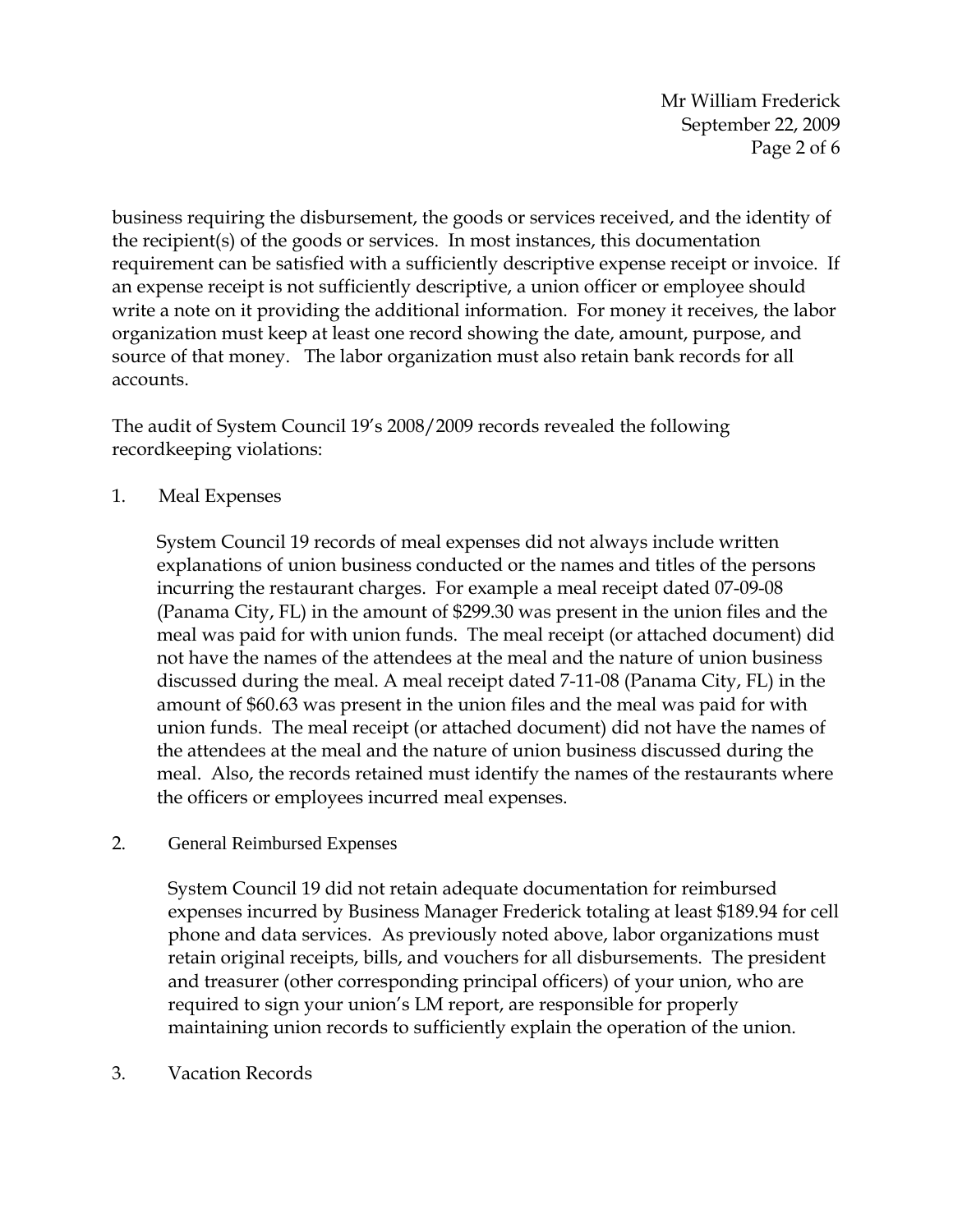Mr William Frederick September 22, 2009 Page 3 of 6

The Council awards vacation time based on what the employee would have earned if they were still employed by the employer. No Council record was present indicating the vacation days accrued or used for any of the officers. The president and treasurer (other corresponding principal officers) of your union, who are required to sign your union's LM report, are responsible for properly maintaining union records.

#### 4. Union Owned Vehicles

System Council 19 did not maintain records necessary to verify the accuracy of the information reported in Schedules 12 (Disbursements to Employees) of the LM-2 for Business Manager Bill Frederick and Assistant Business Manager Philip Hamilton. System Council 19 incurred expenses totaling at least \$7,188.94 for the automobiles assigned to Frederick and Hamilton for the FYE 06-30-2009. System Council 19 did not maintain records documenting business versus personal use of the union vehicles. Additionally no mileage logs or purpose trip logs were used for the vehicles.

The LM-2 instructions include specific rules for the reporting of automobile expenses. The union must report operating and maintenance costs for each of its owned or leased vehicles in Schedules 11/12, allocated to the officer or employee to whom each vehicle is assigned. For each trip they take using a union owned or leased vehicle, officers and employees must maintain mileage logs that show the date, number of miles driven, whether the trip was business or personal, and, if business, the purpose of the trip.

### 5. Failure to Maintain Records/Supporting Documentation for Disbursements

System Council 19 did not retain adequate documentation for disbursements and/or expenses totaling at least \$450.00. For example, a disbursement dated 7- 25-08 for \$450.00 payable to Delta Airlines for air fare for Bill Frederick to travel from Atlanta, GA to Seattle, WA, did not have a ticket, invoice, or receipt.

As previously noted above, labor organizations must retain original receipts, bills, and vouchers for all disbursements. The president and treasurer (or corresponding principal officers) of your union, who are required to sign your union's LM report, are responsible for properly maintaining union records.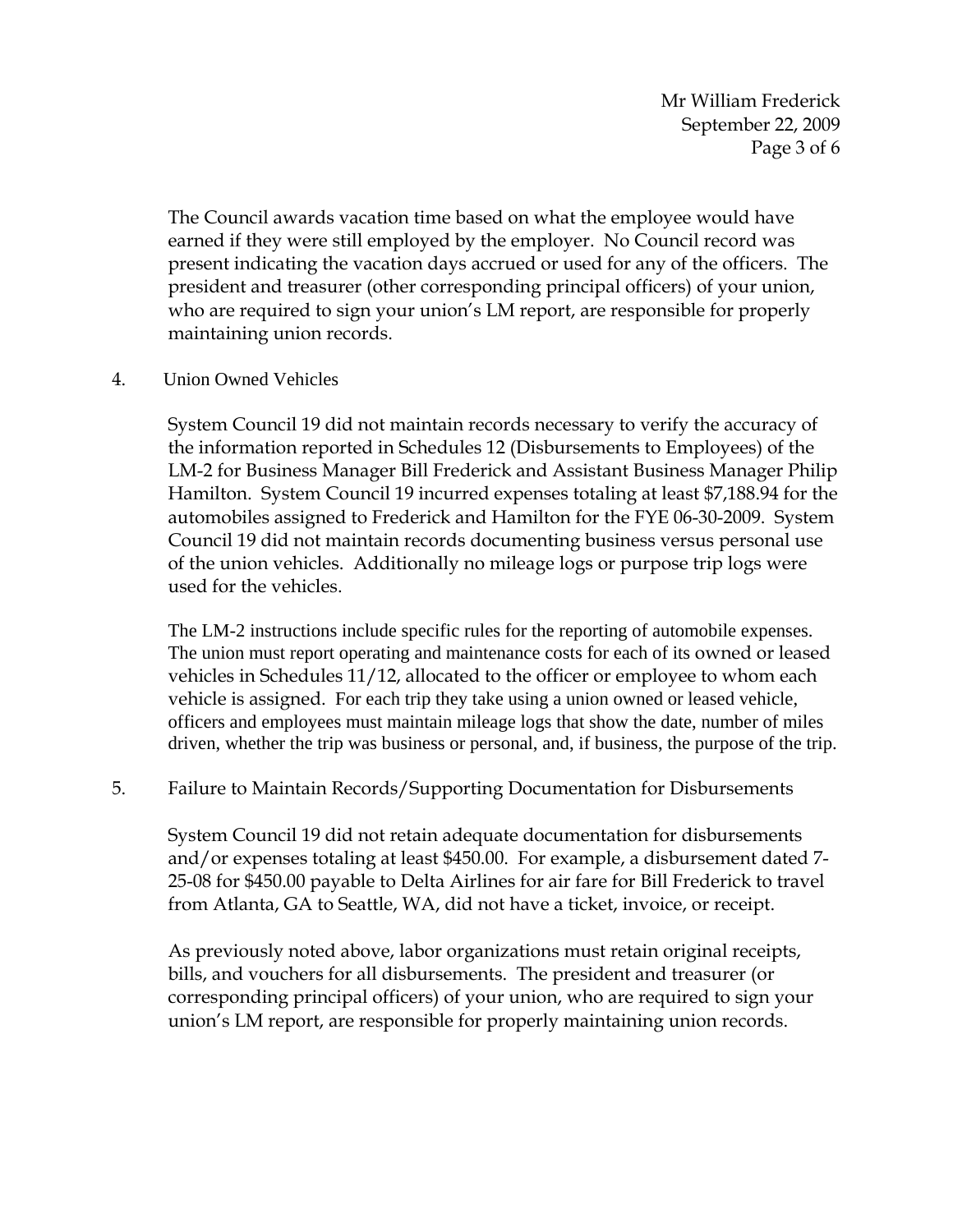Mr William Frederick September 22, 2009 Page 4 of 6

Based on your assurance that System Council 19 will retain adequate documentation in the future, OLMS will take no further enforcement action at this time regarding the above violations.

# Reporting Violations

The audit disclosed violations of LMRDA Section 201(b), which requires labor organizations to file annual financial reports accurately disclosing their financial condition and operations. The Labor Organization Annual Report (Form LM-2) filed by System Council 19 for fiscal year ending June 30, 2008, was deficient in the following areas:

1. Failure to File By Laws

The audit disclosed a violation of LMRDA Section 201(a), which requires that a union submit a copy of its revised constitution and bylaws with its LM report when it makes changes to its constitution or bylaws. System Council 19 amended its Bylaws in 2002 but did not file a copy with its LM report for that year or any year since. As agreed, System Council 19 will file a copy of its current constitution and bylaws with OLMS as soon as possible but not later than September 24, 2009.

2. Disbursements to Employees

System Council 19 did not include some payments to employees totaling at least \$3,000.00 in Schedule 12 (Disbursements to Employees) for FYE June 30, 2008. The audit revealed Office Manager Nan Moore had a \$3,000.00 cash award disbursement above her earned salary. The union must report in Column G (Other Disbursements) of Schedules 11 and 12 any direct or indirect disbursements to union personnel for expenses not necessary for conducting union business.

3. Failure to Itemize Disbursement or Receipt

System Council 19 did not properly report several transaction(s) in Schedule 17, Contributions, Gifts, and Grants. For example, the audit found that System Council 19 spent \$2,493.90 on contributions, gifts, and grants for the FYE 06-30- 2008. The local reported \$2,000.00 on Line 52 of the LM-2 report. Schedule 17 must be completed to accurately reflect those expenditures.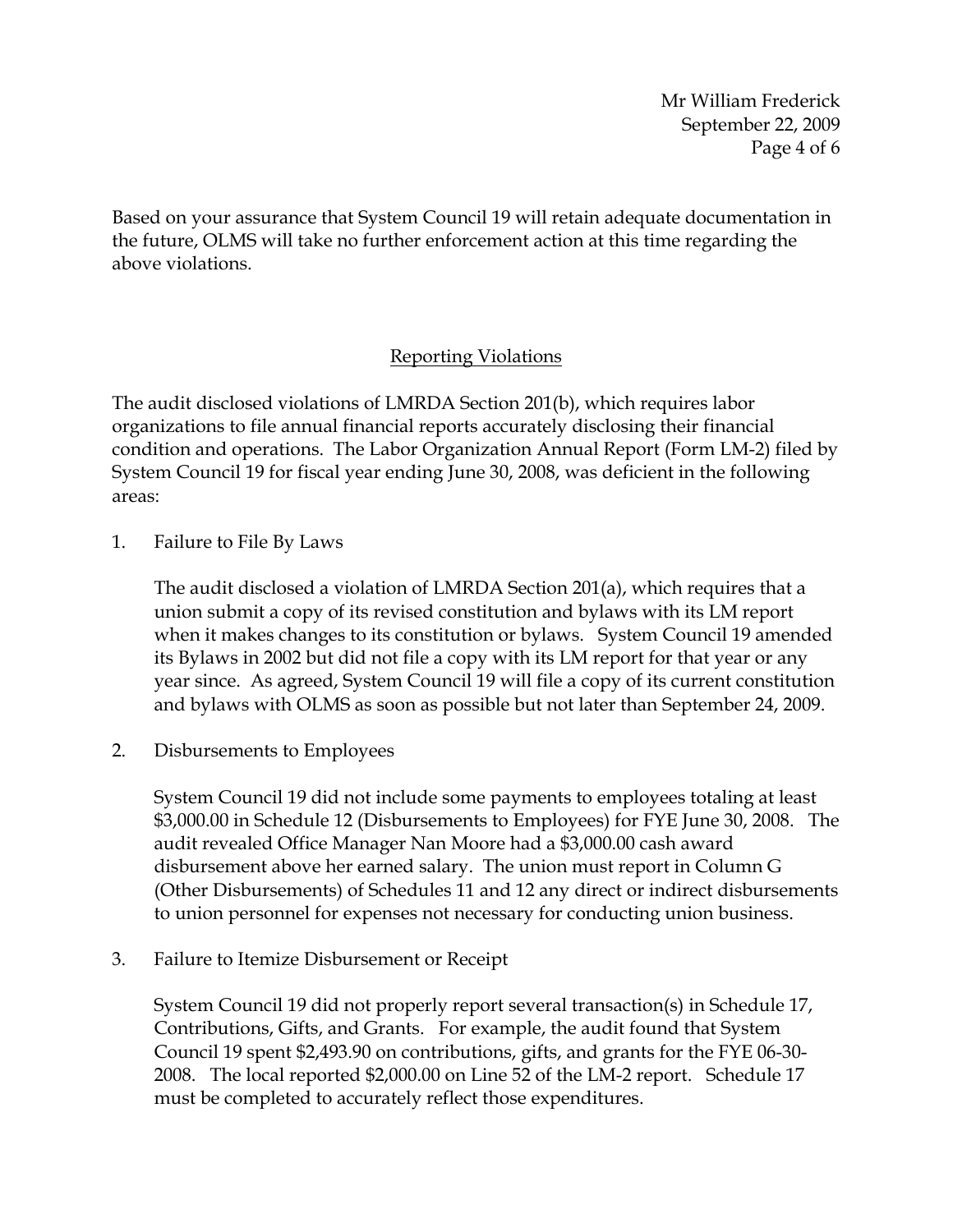Mr William Frederick September 22, 2009 Page 5 of 6

### 4. Sufficient Details Required on LM-2 Report

The LM-2 for FYE 06-30-2008 revealed the following two reporting violations: A review of the union's bonding revealed the union is bonded for \$75,000, however; Line 14 was incorrectly annotated with \$45,000. Line 69 does not contain the address or purpose of the Trust identified in Question 10.

5. Fixed Assets Reported As Investments

System Council 19 improperly included the value of their land and union building located in Calera, AL, as an investment in Schedule 5 and on line 26a and 26b. For LM reporting purposes, OLMS considers land and buildings to be fixed assets and should be reported in Schedule 6 and on line 27a and 27b.

6. Withholding Taxes

System Council 19 did not properly report the amount of withholding taxes in Schedule 11/12 nor on Line 67A. Line 67A was annotated with \$53,324 however this amount was not the sum of deductions reported on Line 8 of Schedule 11 and Line 9 of Schedule 12. The payroll records and W-2s revealed the withholding amount from the officers and the employees of the Council for the FYE 06-30-2008 was \$50,776.00. The union must properly report all withheld taxes and payroll deductions on Schedules 11 and 12.

System Council 19 must file an amended Form LM-2 for fiscal year ending June 30, 2008, to correct the deficient items discussed above. I explained to you the filing procedures and the availability of filing software on the OLMS website (www.olms.dol.gov). The amended Form LM-2 must be electronically filed as soon as possible, but not later than September 24, 2009. Before filing, review the report thoroughly to be sure it is complete and accurate, and properly signed with electronic signatures.

### Other Issue

The audit disclosed the following other issue: